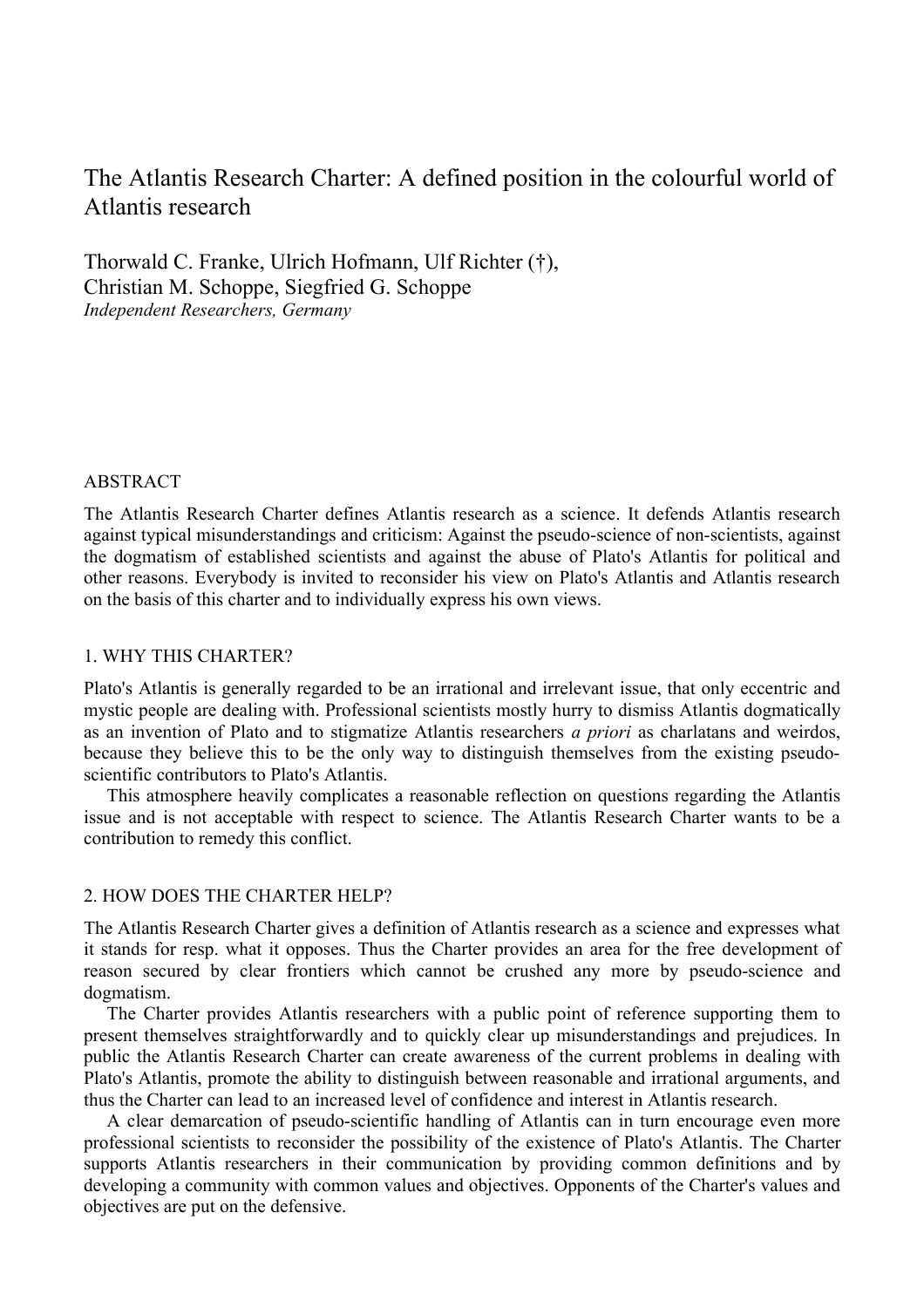### 3. HOW DOES THE CHARTER WORK?

Deliberately the charter's initiators did not establish a charter's society or membership and did not collect supporters' signatures. The intention of the charter is not to include or exclude someone from Atlantis research and not to appoint a judging authority over Atlantis researchers but to create awareness and to make people think and decide on their own.

The history of Atlantis research reveals that it is not a good idea to put pressure on Atlantis researchers. A warning example is the *Société d'Etudes Atlantéennes*, which failed in the nineteentwenties although it had the best intentions.

This means that the Atlantis Research Charter will have its effect only by the actions taken by its readers. So think about the charter's principles and express your own views! Discuss the Charter with others interested in the Atlantis issue! Examine your own Atlantis hypothesis on the basis of the Charter! Can you share the principles of the charter? Then commit yourself to the Atlantis Research Charter by your own statements and publications and by linking to the Charter's website!

If you cannot share the principles of this Atlantis Research Charter you are invited to find likeminded dissenters and to establish alternative charters. This will result in more transparency in the competition of different approaches of Atlantis research. Not by excluding anybody, but by sorting and structuring the community of Atlantis researchers.

# 4. THE MAKING OF THE CHARTER

At the end of the Atlantis 2005 conference in Milos/Greece 24 criteria have been defined how to identify Atlantis. The German Atlantis researcher Thorwald C. Franke could not find answers on some very basic problems of Atlantis research in these 24 criteria. So he wrote a first draft version of the Atlantis Research Charter and invited some other German Atlantis researchers, known to him, to contribute to the Charter's text by reviewing the draft. Ulf Richter submitted most of the review comments and discussed the Charter's statements with high passion. Finally Ulf Richter cared for a proper translation into English. The Atlantis Research Charter then has been published on Franke's website *www.atlantis-scout.de* in March 2006. The Atlantis Research Charter was originally initiated by Thorwald C. Franke, Ulrich Hofmann, Ulf Richter, Christian M. Schoppe and Siegfried G. Schoppe. They support the process of stimulation and improvement of Atlantis research which started at the International Conference Atlantis 2005 on Milos/Greece.

# 5. THE ATLANTIS RESEARCH CHARTER

# March 2006

### An Open Issue

We consider the question of Plato's Atlantis to be an open issue. Until now Atlantis could neither be found and put in the course of known history nor has it been conclusively proved that Plato's Atlantis is an invention or misunderstanding.

We demand openness for research in both directions. We reject premature conclusions in either direction, as well as the resulting denial to enter into dialogue resp. the resulting hostility towards contrary positions.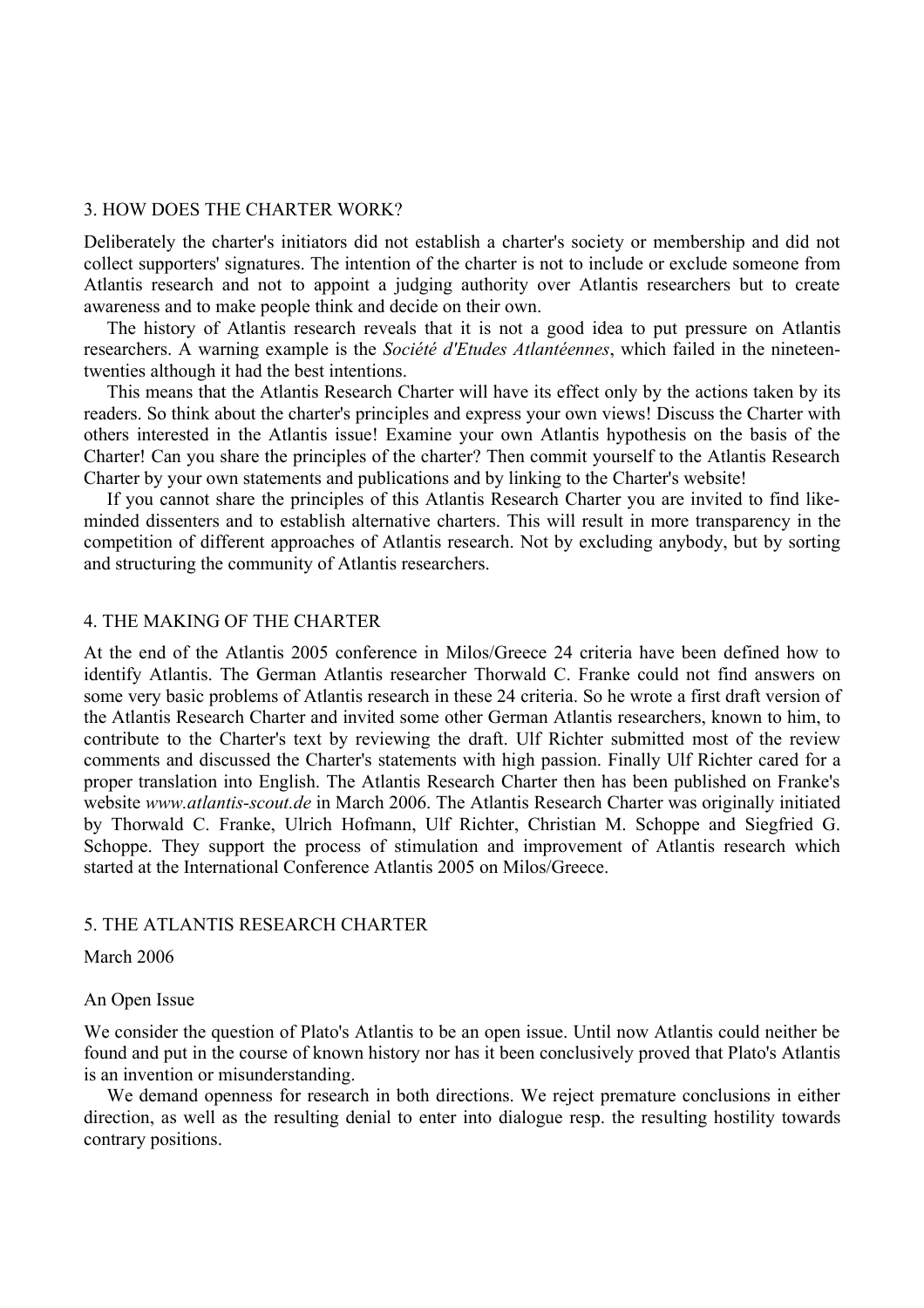#### For a Scientific Approach

We base our research on scientific methods. This includes – among others – rationality, objectivity, verifiable documentation, clarity, up-to-dateness and expert research as well as working in different disciplines and the ability to address knowledge gaps and open issues as such.

We stand for an evolving process of knowledge acquisition in the scientific community as well as for individual researchers. This includes tolerance towards contributions from different scientific levels, as long as their authors assess their own level correctly and show the ability to develop. A living science never consists of its distinguished experts alone. Nobody should be prevented from entering into exploration of the Atlantis issue playfully and driven by natural curiosity.

We do not reject established science, but share its values and rules and are, as professional scientists and private researchers, *de facto* part of it.

# Against Pseudo-Science

We reject the approach which takes Plato's Atlantis dialogues literally word for word. Like all ancient texts they require interpretation in their context of creation and tradition. We especially consider Plato's datings and the imagination of Atlantis as the eighth continent in the Atlantic Ocean as scientifically long-since disproved and therefore we interprete them as errors derived from tradition or as inventions.

We reject the belief that a possible existence of Plato's Atlantis could not be understood within the framework of established historiography and would require complete rewriting of history. We reject any *deus ex machina*, be it extraterrestrial influence, flight discs, nuclear weapons, energy crystals, earth's crust shift or hollow earth and world ice theories.

We reject oversimplified conclusions and superficial interpretations. The historical content of myths may not be overestimated; we dismiss an unrestrained Euhemerism. We regret the prevailing ignorance and disorientation regarding ancient times and texts.

We reject frankly-expressed disagreement with rationality as well as a lack of verifiable documentation and clarity in structure and content of contributions to the Atlantis research. We regret the recurrent repetition of long-since disproved errors.

#### Against Dogmatism

We reject not being allowed – against sound reason – to interprete Plato's Atlantis dialogues, but strive for a scientific way to deal with them as is accepted and practiced with every other ancient text. We dismiss the false doctrine that every interpretation of Plato's Atlantis dialogue is *a priori* an illigitimate falsification of the original.

We reject the dismissal of the Atlantis issue as irrelevant. Content and context of Plato's dialogues touch important aspects of our past. We regret a far too extensive specialization of the sciences thus losing sight of the greater context.

We reject the mystification and mythification of Plato's Atlantis which has developed over thousands of years regarding the original. Atlantis is no myth but either historic reality or invention or misunderstanding.

We reject the adaptation of a certain view of Atlantis in order to please certain colleagues in the scientific community or for the sake of loyalty towards a uniform *esprit de corps*. We also regret that fear of financial and social disadvantages can be a motivation for a certain view of Atlantis.

We reject the directing of arguments against Atlantis researchers rather than against their Atlantis hypotheses. We reject the abuse of authority, publicity and reputation to push through hypotheses. It is not acceptable to deny not only the truth of others' hypotheses but also to deny their right to exist in a free world.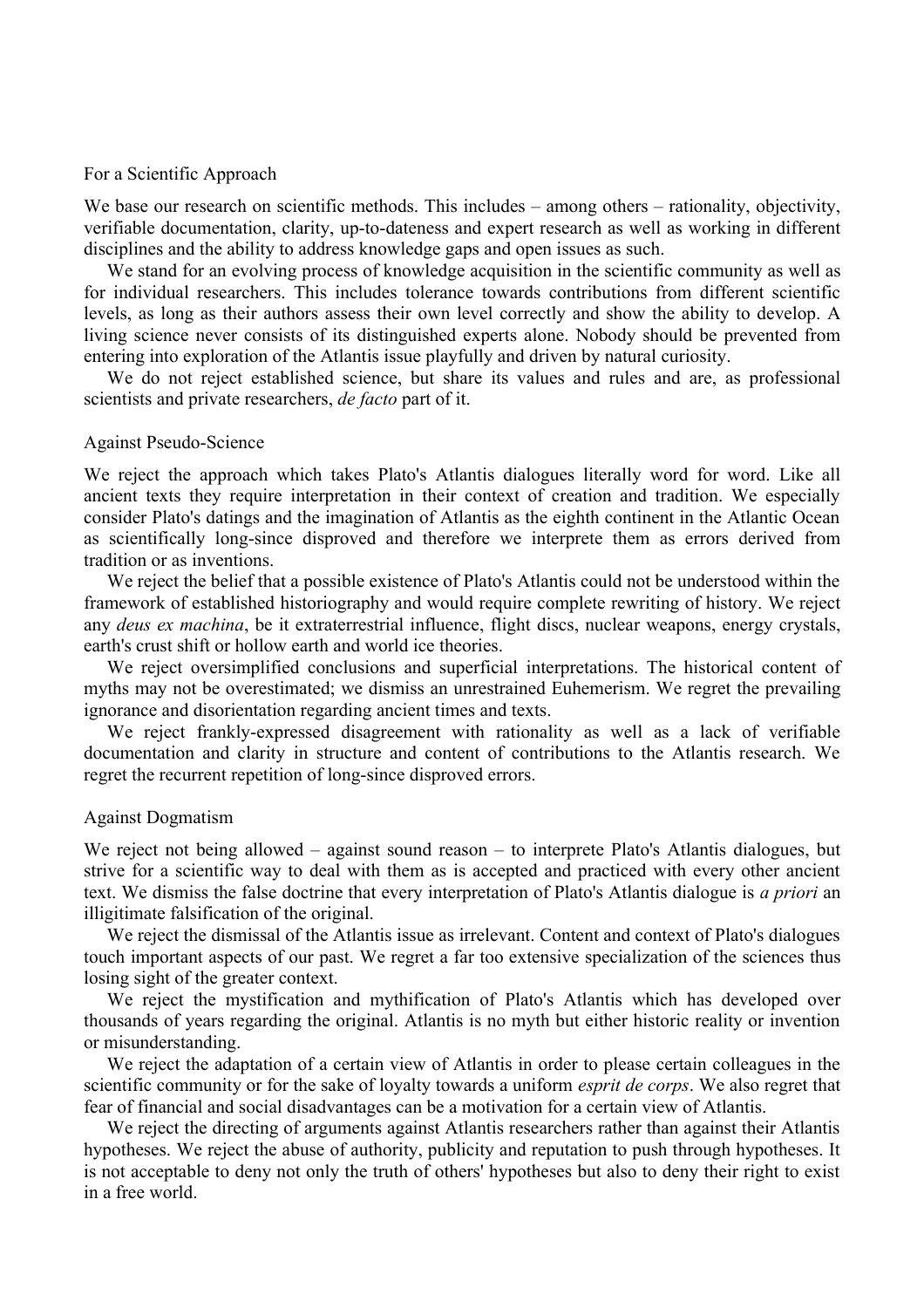#### Against Abuse

We reject the combination of Atlantis research with sensationalism and greed for money.

We reject the abuse of Plato's Atlantis for political and ideological purposes, be it nationalism, socialism or racism. We regret a treatment of Plato's Atlantis which is based on excessive enthusiasm and biased love for local history.

We reject any claim on Plato's Atlantis by religions or mysticism. Atlantis does not fit into the category of metaphysical enthusiasm like New Age and parapsychology.

# 6. ROGER DÉVIGNE'S EDITORIAL 1929

What is the Situation of the Société d'Etudes Atlantéennes?

Did its work, after three years, promote the Atlantis problem?

The Société d'Etudes Atlantéennes enters its fourth year of activity. The last six months it went through a period of silence, of apparent sleep. It owes an explanation to its members and the listeners of its public conferences.

When a group of bibliophiles, refined persons and archaeologists met to found in June 1926 the *Société d'Etudes Atlantéennes*, our objective was to bring and keep the fabulous – and exciting – Atlantis problem into the area of historical review, as well as to unite, to share and to increase our documents, our books about Atlantis and our studies, finally to excite in the academic universe a curiosity and a spirit of competition, of which would profit the oldest history of the western civilizations.

Unfortunately (and logically, altogether) we encountered the opposition of fantasts, for whom the Atlantis problem is only a pretence for daydreams.

Things went so far, that during the last conference, which I personally held at the Sorbonne about the antiquities of Corsica, two "atlantomaniacs" believed to have to spread tear gas in a full lecture hall, so quite seriously discommoding the listeners! ..

We contented ourselves to make an analysis of the relict of the flacon left behind by the two "demonstrators".

We will not insist. We will not polemize. Those are inelegances which have nothing to do with our studies.

[Page 94]

But we owe to our listeners, to our friends, to our members this explanation about the undeniable discouragement (I would even say chagrin) which came over us, to see how our purely studious and scientific effort encountered such deplorable puerilities.

We wanted finally to take away by our silence all pretences from certain eccentrics to raise again a quarrel of bad nature with us, which would have only the result to discredit in the eyes of refined persons and academics the prehistoric problem which we tried to study.

Surely, the S.E.A. and those who take part in its work do not claim in any way to have a monopoly for studies of the Atlantis hypothesis. But the Société d'Etudes Atlantéennes thinks to have been the first academic society which publicly proclaimed an interest in this research, in the course of a constituting session, held at the Sorbonne in June 1926 under the presidency of Dr. René Verneau.

The necessity not to let believe that the Atlantis problem finally is accessible only to prophets and illuminates of two worlds seemed to us to be ready to be proclaimed after three years of public conferences and documentary publications.

The researchers who analyze the Atlantis problem "under control of diverse sciences which can